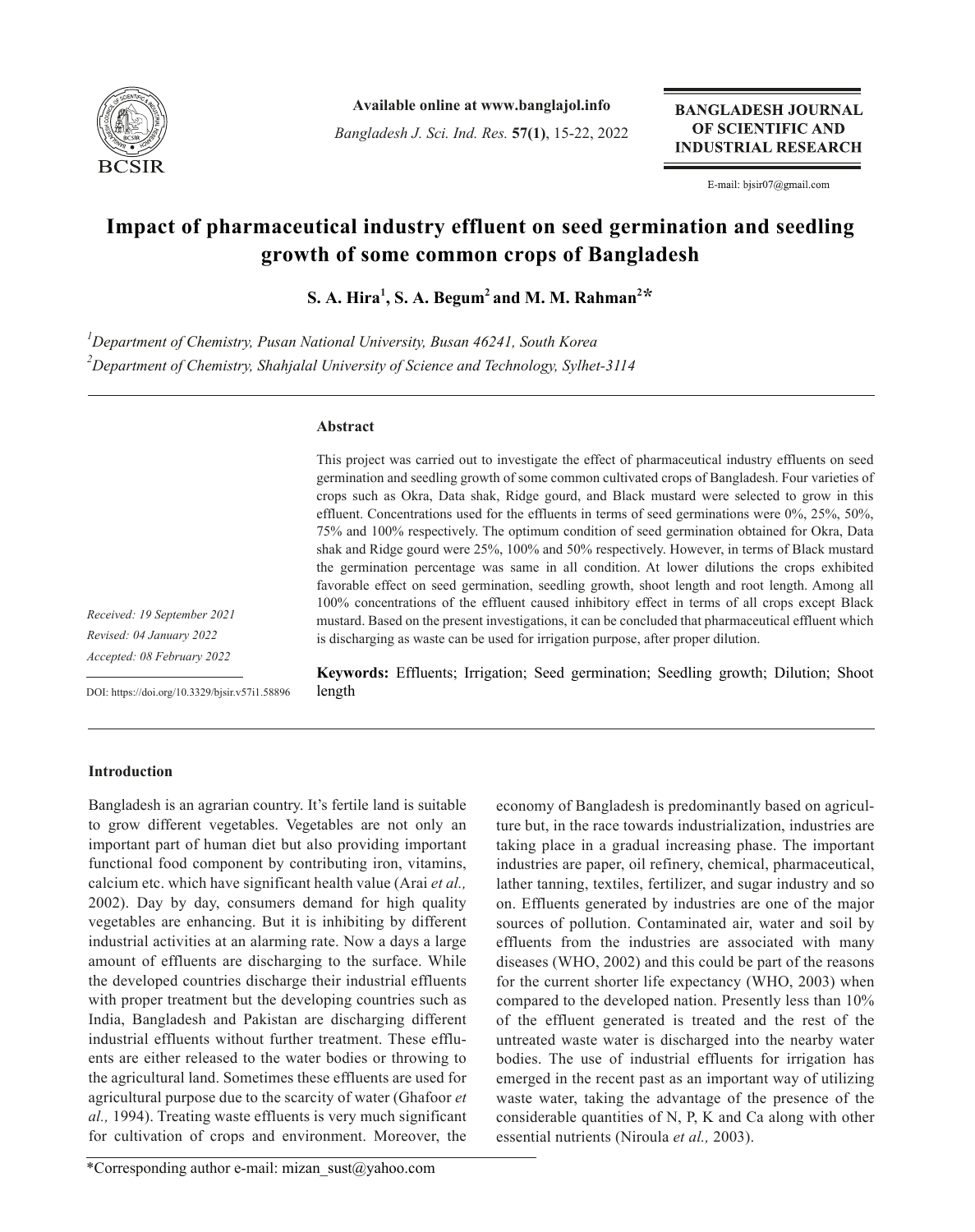But there might be beneficial and detrimental effects of waste water irrigation of crops including vegetables (Ramana *et al.,* 2002; Saravanmoorthy *et al.,* 2007). Recently, many researchers worked on the effect of different industrial effluents on seed germination and seedling growth of different varieties of crops (Iqbal *et al.,* 2021; Sankar *et al.,* 2014; Rena *et al.,* 2020; Amina *et al.,* 2020; Rupa *et al.,* 2018; Islam *et al.,* 2017). Therefore, it is necessary to study the impact of these effluents on crop system before they are recommended for irrigation (Thamizhiniyan *et al.,* 2009). The present investigation was carried out to study the impact of untreated effluents from pharmaceutical industry on seed germination and early growth of four common crops of Bangladesh. The effect of these effluents on root and shoot lengths were also investigated. Besides the physico-chemical parameters of this effluent were also studied.

# **Materials and methods**

## *Collection of the effluents*

The effluents used in this study were collected in a pre-cleaned plastic bottle from SILCO pharmaceutical company limited which is situated at Khadimnagar in Sylhet city. The effluents were stored at 4˚C temperature to avoid the changes of physic-chemical features. Different physico-chemical features were studied at the organic chemistry research laboratory of Shahjalal University of Science and Technology (SUST), Sylhet, Bangladesh.

## *Characterization of the effluent*

According to previously reported procedure of American Public Health Association (APHA, 1989) the physico-chemical properties of the effluent samples were studied.

## *Collection of seed materials*

The seed materials were collected from a local market. Four varieties of seeds such as Okra, Amaranthus, Ridge gourd and Black mustard were collected for germination purpose. Experiments were designed according to the reported literature (Nawaz *et al.,* 2006).

#### *Germination study*

The healthy and uniform seeds were selected and surface sterilized with  $0.1\%$  HgCl<sub>2</sub> and thoroughly washed with distilled water to avoid surface contamination. The germination test was carried out in a sterile petridishes of 9, 10, 11, 12 cm in size placing a double ring filter paper on each petridishes. Different concentration such as 0%, 25%, 50%, 75% and 100% of collected waste water were prepared with respect to the distilled water and stored for seed treatment. The waste water of each concentration was added to each petridish of respective treatment daily in such an amount just to allow the seeds to get favorable moisture for germination and growth. The control was treated with distilled water only. 20 seeds of each agricultural crop and in case of Ridge Gourd 15 seeds were placed in the petridishes. The petridishes were set at organic chemistry research laboratory at room temperature  $(30\pm2)$ °C. The experiment extended over a period of nine days to allow the last seed germination and measurement of the root and shoot length. The results were determined by counting the number of germinated seeds, measuring the length of primary root and main shoot at the  $9<sup>th</sup>$  day of the experiment. The data were subjected to analysis of Duncan's Multiple Range Test (DMRT) (Duncun *et al.,* 1957). The ratio of germination and elongation were calculated as previously reported method (Hoque *et al.,* 2003; Rao *et al.,* 1983).

### *Germination percentage*

Different parameters used for germinations are given here:

Here,

- $C_0$  = Seeds of receptor plants grown in distilled water only (control)
- $C_1$  = Seeds of receptor plants grown in waste water of 25% concentration
- $C_2$  = Seeds of receptor plants grown in waste water of 50% concentration
- $C_3$  = Seeds of receptor plants grown in waste water of 75% concentration
- $C_4$  = Seeds of receptor plants grown in waste water of 100% concentration
- $A =$  Number of seeds in each petri dish,  $B =$  Number of seeds Germinated
- $C =$  percent of germination,  $D =$  Percent of inhibitory effect.
- (-ve inhibitory effect and +ve indicates stimulatory effect).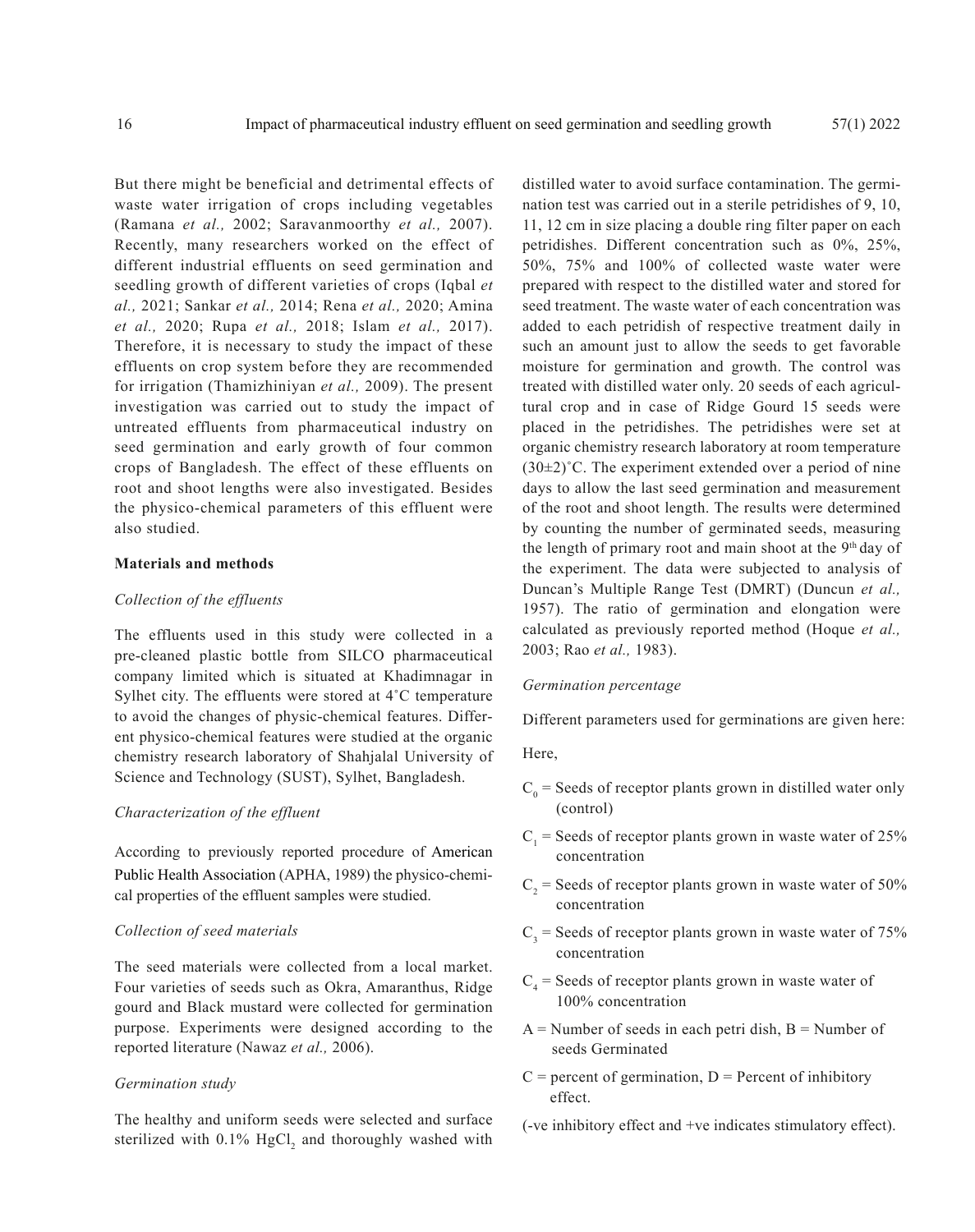## *Calculation of D*

D can be calculated by using the following equation as,

 $D=(C_2-C_1)/C_1$  \* 100 [ for the first value D] and  $D=(C_3-C_1)/C_1$  \* 100 [ for the second value of D]

Where,  $C_1$ ,  $C_2$  and  $C_3$  are the first, second and third value of C [ e.g germination percentage]

Other values of D were calculated in the same way.

## **Results and discussion**

The effluent was dark brown in color with an unpleasant smell. It was acidic in nature and consists of high amounts of total dissolved and suspended solids. The physico-chemical properties of the pharmaceutical effluent have been displayed in Table I.

After collecting the pharmaceutical industry effluents, its physico-chemical parameters were studied and its impact

was investigated on seed germination, seedling growth, root length, shoot length etc. According to a previous report (Rodosevich *et al.,* 1997) seed germination control plants populations, ensure reproduction and crop productivity. From the experimental outcome we may bioassay that for okra and Ridge Gourd, the rates of germination is decreased with increasing the concentration of the effluent. It means that high concentration of the pharmaceutical effluent is not suitable for these two species. In case of Data Shak the rates of germination is increased with increasing the concentration of the effluent. It seems that there are some essential organic compounds in waste waters which may alleviate some part of negative impacts. According to the method described by Panasker *et al.* (2011), polluted water at low concentration does not inhibit the seedling growth but at higher concentration germination of seeds and seedlings growth will be affected. Other researcher also reported that waste water contained some essential organic compound which increase growth of crop (Pathak *et al.,* 2009; Lubello *et al.,* 2004). In terms of Black Mustard there is no inhibitory effect of effluent on seed germination, it might be because ofsome organic matter present in polluted water which can alleviate the negative effect of toxic materials and may improve their rate of

**Table I. Physico-chemical parameters of pharmaceutical effluent**

| Sl. No. | Parameters                       | Values     | Standards   |
|---------|----------------------------------|------------|-------------|
| 1       | Color                            | Dark brown | Colorless   |
| 2       | Odor                             | Unpleasant | Odorless    |
| 3       | Temperature (°C)                 | 27         | 40          |
| 4       | pH                               | 6.5        | $5.5 - 9$   |
| 5       | Electrical conductivity (S/m)    | 0.423      | 0.3         |
| 6       | Total solids (mg/L)              | 2000       | 3500-4000   |
| 7       | Total Suspended Solids (mg/L)    | 1000       | < 50        |
| 8       | Total Dissolved Solids (mg/L)    | 1000       | ${}<$ 3000  |
| 9       | Dissolved oxygen (mg/L)          | 3.05       | $5-6$       |
| 10      | Biochemical Oxygen Demand (mg/L) | 1.28       | < 20        |
| 11      | Chemical Oxygen Demand (mg/L)    | 22         | $< 150$ ppm |
|         |                                  |            |             |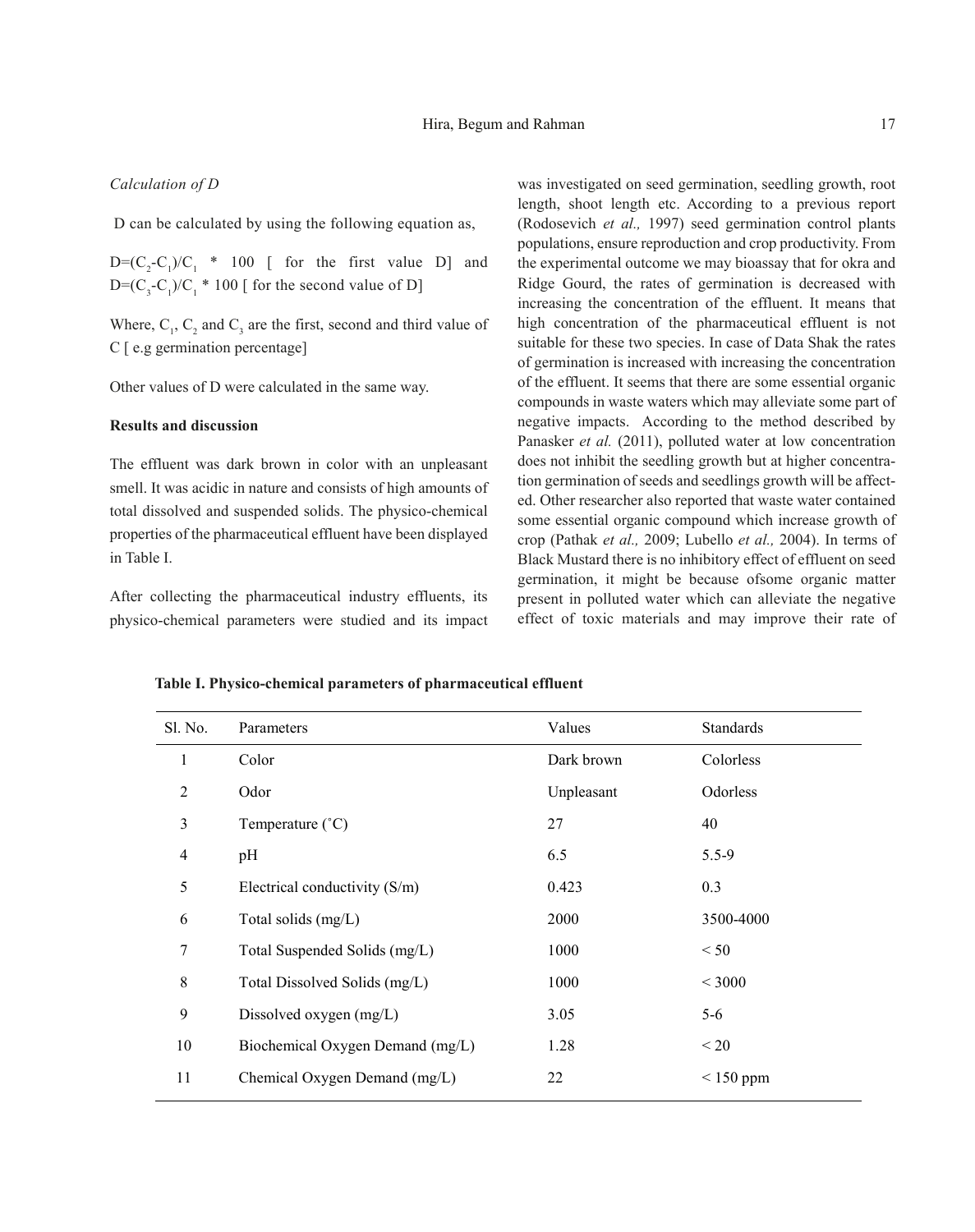| Treatment      | Okra         |    |               |                |    | Data shak      |             |            | Ridge gourd |    |               |                | Black mustard |    |     |                  |
|----------------|--------------|----|---------------|----------------|----|----------------|-------------|------------|-------------|----|---------------|----------------|---------------|----|-----|------------------|
|                | $\mathsf{A}$ | B  | $\mathcal{C}$ | D              | A  | B              | $\mathbf C$ | D          | A           | B  | $\mathcal{C}$ | D              | A             | B  | C   | D                |
| $C_0$          | 20           | 16 | 80            | $\blacksquare$ | 20 | 8 <sup>8</sup> | 40          | $\sim$ $-$ | 15          | 11 | 73            | $\blacksquare$ | 20            | 20 | 100 | $\overline{a}$   |
| $C_1$          | 20           | 15 | 75            | $-6.25$        | 20 | 9              | 45          | 12.5       | 15          | 7  | 47            | $-35.6$        | 20            | 20 | 100 | $\overline{0}$   |
| C <sub>2</sub> | 20           | 14 | 70            | $-12.5$        | 20 | - 9            | 45          | 12.5       | 15          | 8  | 53            | $-27.3$        | 20            | 20 | 100 | $\overline{0}$   |
| $C_3$          | 20           | 10 | 50            | $-37.5$        | 20 | 10             |             | 50 25.0    | 15          | 5  | 33            | $-54.8$        | 20            | 20 | 100 | $\overline{0}$   |
| $C_4$          | 20           | 10 | 50            | $-37.5$        | 20 | 11             | 55          | 37.5       | 15          | 3  | 20            | $-72.6$        | 20            | 20 | 100 | $\boldsymbol{0}$ |

**Table II. Percent of seed germination for some cultivated crops**

**Table III. Effect of pharmaceutical effluent on shoot length**

| Treatment      | Okra |                          | Data shak     |      |                          | Ridge gourd    |      |        | Black mustard            |      |      |         |
|----------------|------|--------------------------|---------------|------|--------------------------|----------------|------|--------|--------------------------|------|------|---------|
|                | A    | B                        | $\mathcal{C}$ | A    | B                        | $\mathbf C$    | A    | B      | $\mathcal{C}$            | A    | B    | C       |
| $C_0$          | 2.06 | $\overline{\phantom{a}}$ | -             | 2    | $\overline{\phantom{a}}$ | $\blacksquare$ | 1.78 | $\sim$ | $\overline{\phantom{a}}$ | 2.72 | ٠    |         |
| $C_1$          | 1.22 | 59.22                    | $-40.8$       | 0.6  | 30                       | $-70$          | 1.24 | 69.7   | $-30.3$ 0.86             |      | 31.6 | $-68.3$ |
| C <sub>2</sub> | 0.82 | 39.80                    | $-60.2$       | 0.62 | 31                       | $-69$          | 0.94 | 52.8   | $-47.2$ 0.68             |      | 25   | $-75$   |
| $C_3$          | 1.1  | 53.39                    | $-46.6$       | 0.8  | 40                       | $-60$          | 1.10 | 38.2   | $-61.8$ 0.72             |      | 26.5 | $-73.5$ |
| $C_4$          | 0.76 | $-36.9$                  | $-63.1$       | 0.54 | 27                       | $-73$          | 0.5  | 28.0   | $-71.9$ 0.60             |      | 43.3 | $-54.7$ |

**Table IV. Effect of pharmaceutical effluent on root length**

| Treatment      | <b>Okra</b> |                |                          | Data shak    |                          |             | Ridge gourd  |       |                          | <b>Black mustard</b> |                |                          |
|----------------|-------------|----------------|--------------------------|--------------|--------------------------|-------------|--------------|-------|--------------------------|----------------------|----------------|--------------------------|
|                | A           | B.             | C                        | $\mathsf{A}$ | B                        | $\mathbf C$ | $\mathsf{A}$ | B     | C                        | $\mathsf{A}$         | B              | C                        |
| $C_0$          | 6.34        | $\blacksquare$ | $\overline{\phantom{a}}$ | 2.24         | $\overline{\phantom{a}}$ | $\sim$      | $6.36 -$     |       | $\overline{\phantom{a}}$ | 7.86                 | $\blacksquare$ | $\overline{\phantom{a}}$ |
| $C_1$          | 7.6         | 119.8          | 19.87                    | 3.1          | 138.4                    | 38.4        | 6.1          | 127.3 | 27.35                    | 6.7                  | 115.7          | -16                      |
| C <sub>2</sub> | 6.66        | 105.0          | 5.04                     | 2.68         | 119.6                    | 19.7        | 5.7          | 126.1 | 26.10                    | 5.98                 | 102.0          | 2.0                      |
| $C_3$          | 7.92        | 124.9          | 24.92                    | 2.75         | -1                       | $-2.67$ 7.2 |              | 83.3  | $-16.67$                 | 7.99                 | 89.67          | $-11$                    |
| $C_4$          | 4.36        | 0.69           | $-31.23$                 | 2.26         | 100.9                    | 0.89        | 2.76 43.3    |       | $-56.6$                  | 3.98                 | 67.91          | $-32.$                   |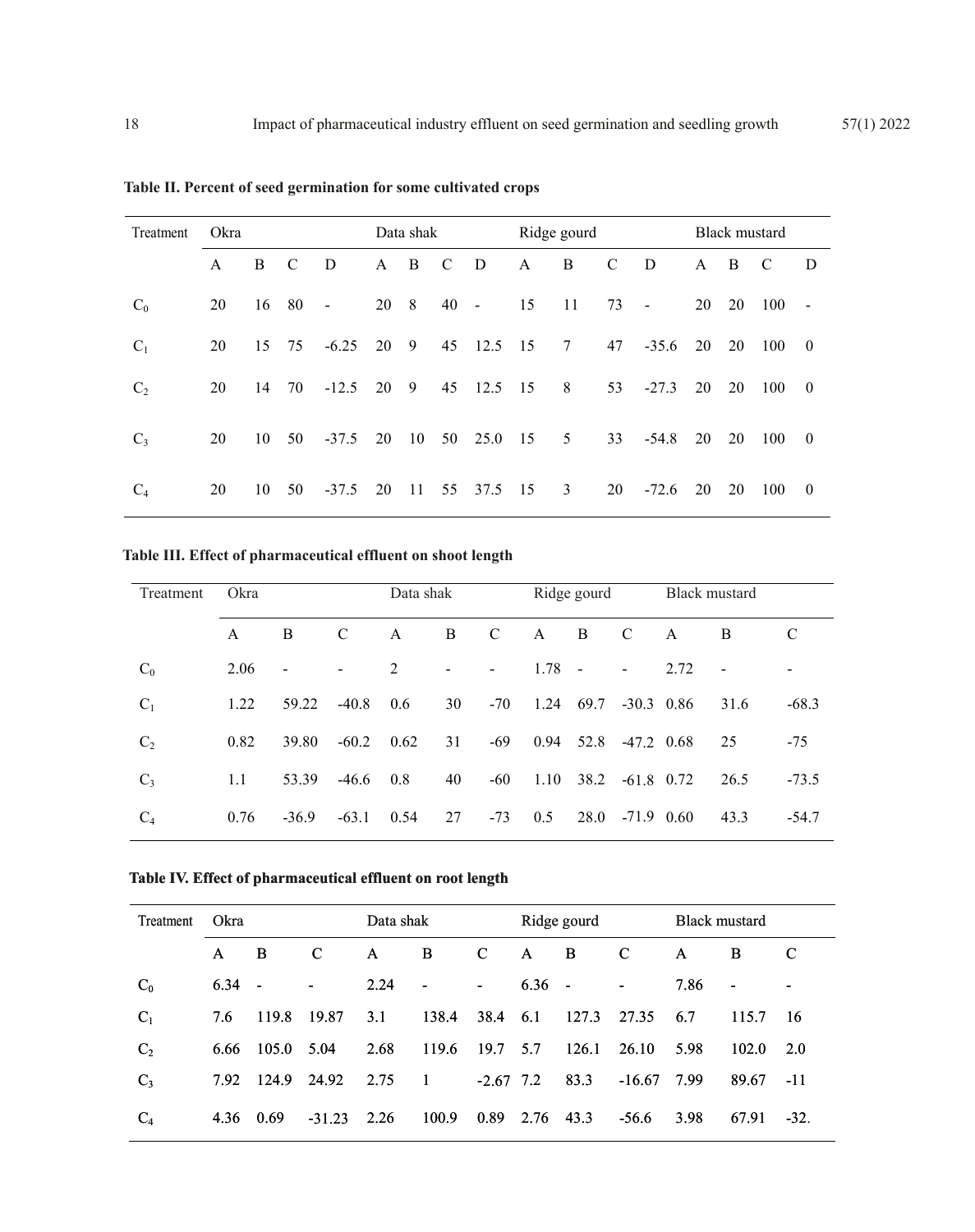germination. The percentage of germination for different varieties of crops under pharmaceutical industry effluents have been shown in Table II and Figure 1. The effect of industrial effluent may vary from crop to crop because each species has its own tolerance limit (Nath *et al.,* 2009).

The impact of the pharmaceutical industry effluents on root and shoot length for various crops has been displayed in Table III-IV as well as in Figure 2-3. In terms of Okra the highest shoot length (2.06 cm) was recorded in control compared to all other treatment and the lowest one (0.76 cm) was recorded in 100% of effluent concentration. For Data



**Fig. 1. Percent of seed germination with effluent concentrations for various crops [Here O, D, R and B stands for Okra, Data Shak, Ridge Gourd and Black Mustard respectively]**



**Fig. 2. Variation of shoot length with effluent concentrations for various crops [Here O, D, R and B stands for Okra, Data Shak, Ridge Gourd and Black Mustard respectively]**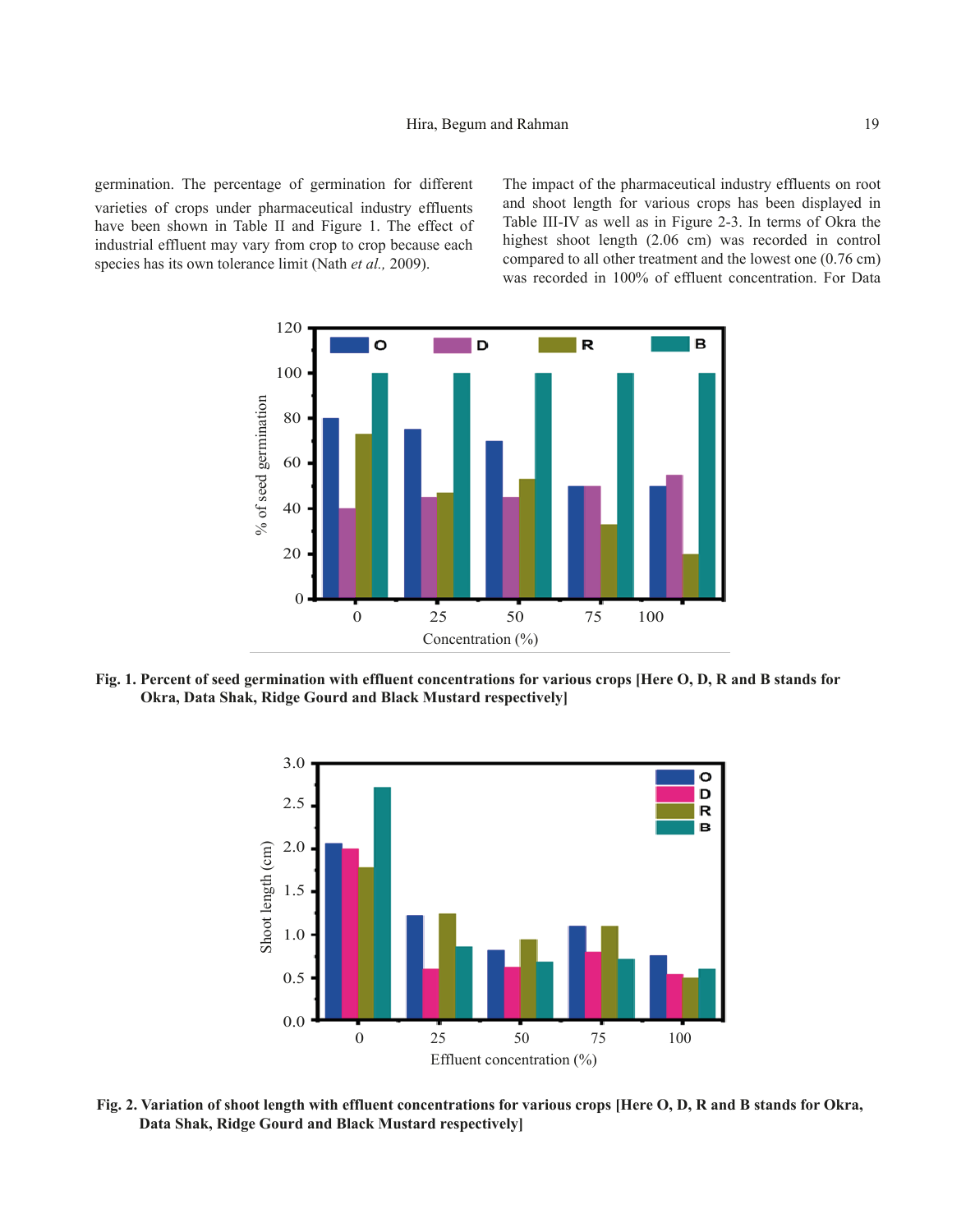

**Fig. 3. Variation of root length with effluent concentrations for various crops [Here O, D, R and B stands for Okra, Data Shak, Ridge Gourd and Black Mustard respectively]**

shak the highest shoot length was recorded at control (2 cm) and the lowest shoot length was recorded at 100% concentration (0.54 cm), the trend was similar as Okra. Also a similar trend was observed in terms of Ridge gourd and Black mustard. The overall finding reveals that most elongated shoot was counted for Black mustard (2.72 cm). Similar trend was observed for shoot length of all of the selected plants. But a point to be noted that the most elongated root was observed for Okra (7.92 cm).

# **Conclusion**

This study concludes that physico-chemical parameters such as pH, electrical conductivity, COD, TS, TDS, and TSS were relatively high in pharmaceutical effluent and severely affected seed germination. The untreated pharmaceutical effluent could possibly lead to soil deterioration and low productivity. The effect may vary from crop to crop because each plant species has its own tolerance of the different effluent concentrations. So as the effluents are toxic, finally it is suggested that long term experiments should be conducted to explore the effect of wastewater on above suggested aspects before its use for irrigation. This study contributes to enhance the knowledge about how the pharmaceutical industry effluents effects on seed germination, seedling growth, root and

shoot length of some common cultivated crops which might be a milestone for future researchers to do same kind of works.

## **References**

- American Public Health Association (APHA), (1989), Standards methods for the examination of water and waste water, 17<sup>th</sup> Ed. Washington DC.
- Amina K, Muhammad F, Faiza S, Muhammad UH, Laila S and Gul ZG (2020), Effect of industrial wastewater on wheat germination, growth, yield, nutrients and bioaccumulation of lead, Scientific reports **10** (11361) 1-9. DOI: org/10.1038/s41598-020-68208-7.
- Arai S (2002), Global view on functional foods: Asian perspectives, *British journal of nutrition* **88:** 139-143. DOI: org/ 10.1079/BJN2002678.
- Duncun DB (1957), A significance test for difference between rank treatments in an analysis of variance, *Virgina Journal of science* **2:** 171-189
- Ghafoor A, Raur A, Arif M and Muzaffar W (1994), Chemical composition of effluents from different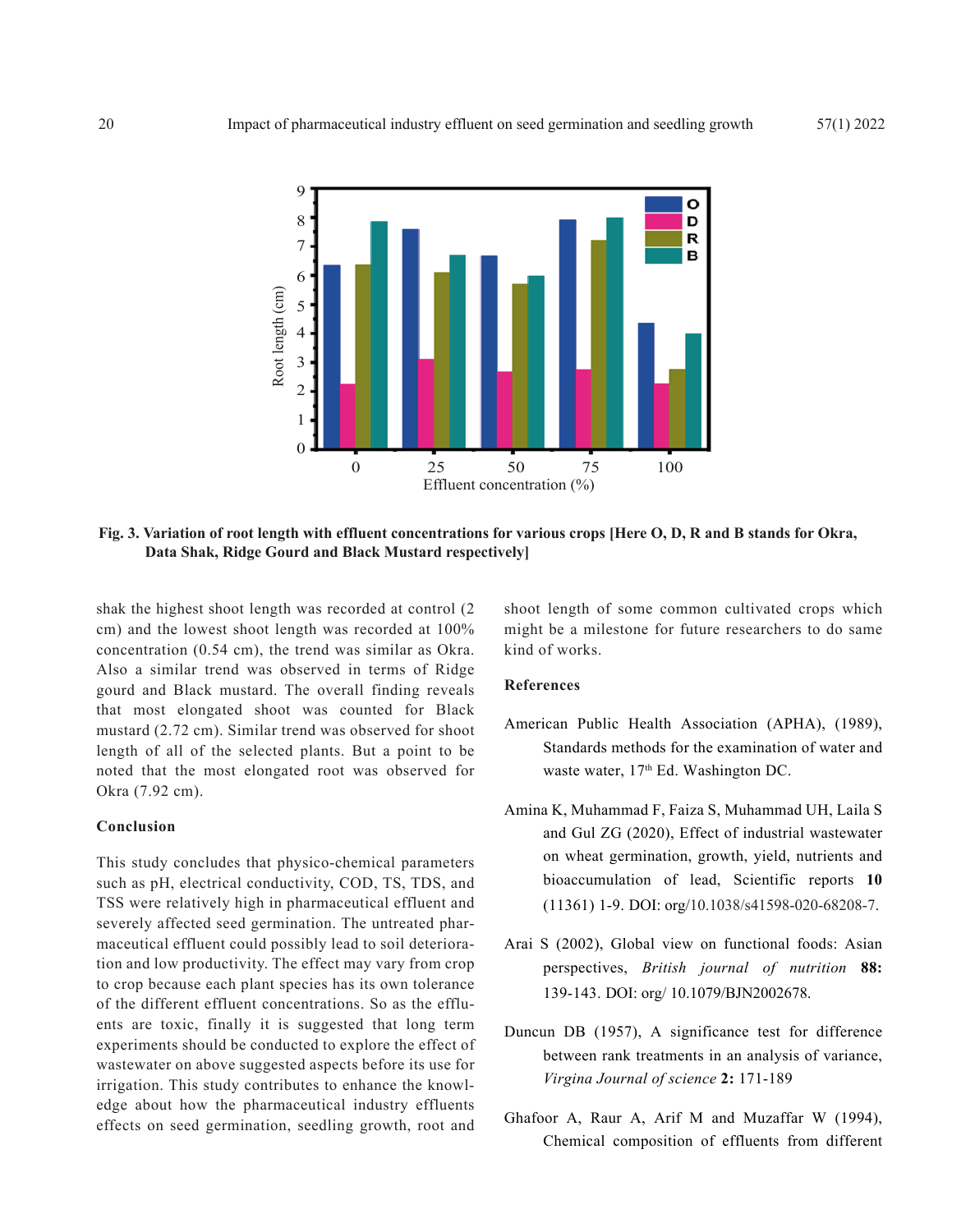industries of the Faisalabad city, *Pakistan journal of agricultural science* **3**(4): 367-370.

- Islam MR, Rahman GKMM, Saleque MA and Uddin MJ (2017), Effect of industrial effluents on seed germination and seedling growth of rice, *Dhaka university journal of biological science* **26**(1): 59-68.
- Hoque ATMR, Uddin MB Ahmed R and Hossain MK (2003), Suppressive effects of aqueous extracts of AzadirachtaIndica leaf on some initial growth parameters of six common crops, *Asian Journal of Plant Sciences* **2**(10): 738-742. DOI: org/738-742, 10.3923/ajps.
- Iqbal H, Kanwal R, Muhammad AA, Rizwan R, Javeria G, Muhammad SHA and Rohina B (2021), Effect of pharmaceutical effluents on growth, oxidative defense, seconadary metabolism and Homeostasis in carrot, *Dose response* **19**(2): 1-11. DOI: org/10.1177/1559325821998506
- Lubello C, Gori R, Nicese FP and Ferrini F (2004), Municipal-treated waste water reuse for plant nurseries irrigation, *Water Research* **38:** 2939-2947. DOI: org/10.1016/j.watres.2004.03.037.
- Maukeeb ARM, Mondal MF, Saha M and Hasan MK (2018), Effect of industrial on seed germination and growth of Radish, *J. Sylhet Agril. Univ* **5**(1): 51-59.
- Nath K, Singh D, Shyam H and Sharma YK (2009), Phytotoxic effects of chromium and tannery effluent on growth and metabolism of Phaseolus mungo Roxb, *Journal of Environmental Biology* **30:** 227–234.
- Nawaz S, Ali SM and Yasmin A (2006), Effect of industrial effluents on seed germination and early growth of Cicerarientum, *Journal of Biological Science* **6:** 49-54. DOI: org/10.3923/ jbs. 2006.49.54.
- Niroula B (2003), Comparative effects of industrial effluents and sub-metropolian sewage of biratnagar on germination and seedling growth of rice and blackgram, *Our nature* **1:** 10–14. DOI: org//10.3126/on.v1i1.296.
- Panasker DB and Pawar RS (2011), Effect of textile mill effluent on growth of Vignaunguiculata and Pisumsativum seedlings, *Indian Journal of Science and Technology* **4:** 266-272. DOI: org/10.17485/ ijst/2011/v4i3.15.
- Pathak H, Joshi HC, Chaudhary A, Chaudhary H, Kalra N and Dwiwedi (2009), Soil amendment with distillery effluent for wheat and rice cultivation, *Water, Air and Soil Pollution* **113:** 133–140. DOI: org/10.1023/ A:1005058321924.
- Ramana S, Biswas AK, Kundu S, Saha JK and Yadava RBR (2002), Effect of distillery effluent on seed germination in some vegetable crops, *Bioresource Technology* **82:** 273–275. DOI: org/10.1016/S0960- 8524(01)00184-5.
- Rao GM and Kumar NV (1983), Impact of Tannery Effluents on Seed Germination in CicerArintum, *Pollutant research journal* **5:** 232-233.
- Rena G, Iris S, Kazuhito A, Benny C and Henryk C (2020), Pharmaceuticals in treated wastewater induce a stress response in tomato plants, *Scientific Reports* **10:** 18-56. DOI: org/1038/s41598- 020-58776-z.
- Rodosevich SR, Claudio GH and Jodie SH (1997), Implications for Management. Wiley Publishers, New York, USA, pp 535-568.
- Salian R, Wani S, Reddy R and Patil M (2018), Effect of Brewery wastewater obtained from different phases of treatment plant on seed germination of chickpea (Cicer arietinum), maize (Zea mays), pigeon pea (Cajanuscajan), *Environmental science and pollution research* **25:** 9145-9154. DOI: org/10. 1007/s11356-018-1218-9 .
- Sankar NS and Dipak P (2014), Impact of Jute mill waste water on seed germination and vigour index of Cicer Arietinum L. and Pisum Sativum L., *Journal of*